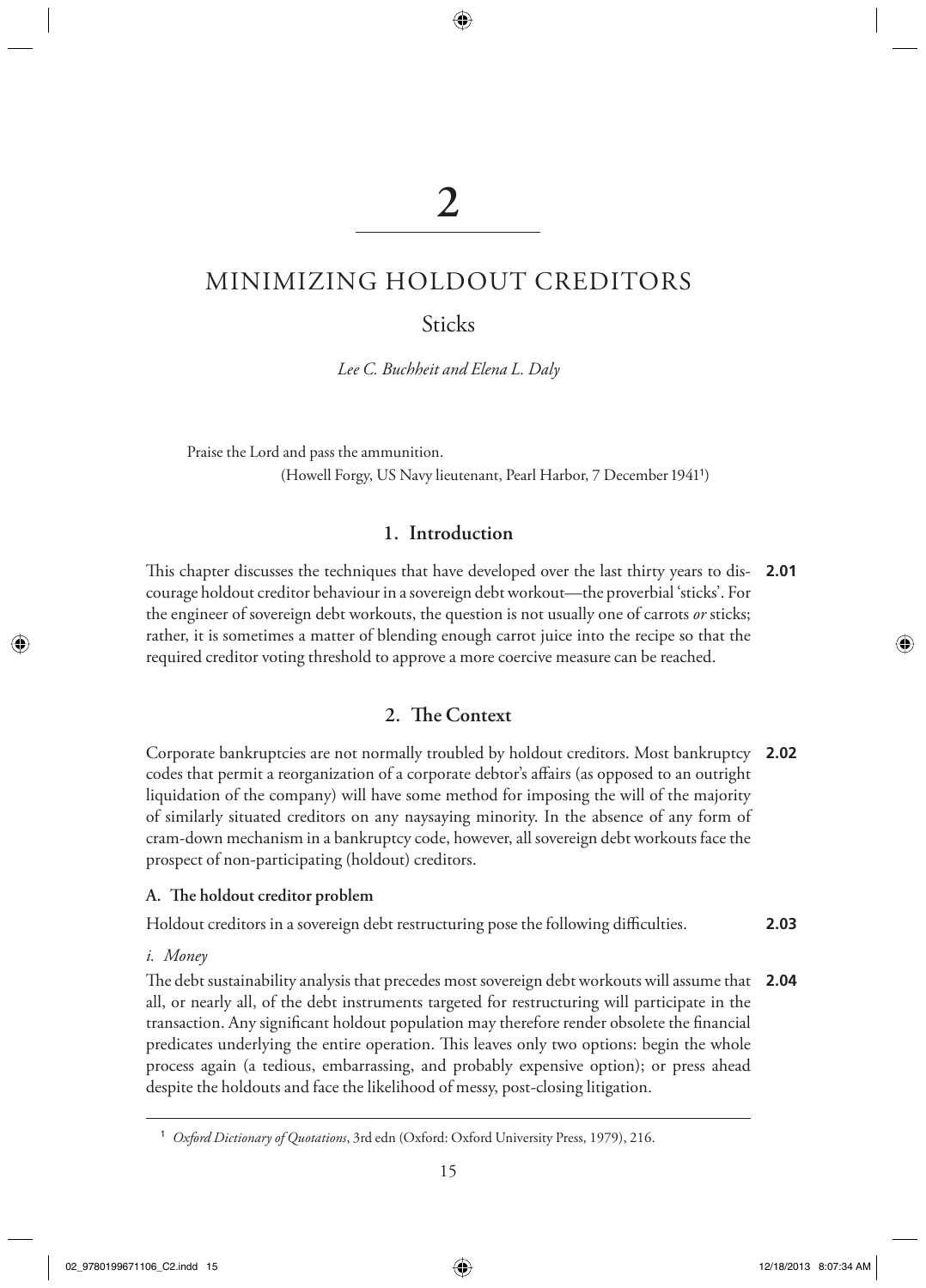## *ii. Emotions*

 Holdouts stir strong emotions. Holdouts who bought their claims in the secondary market **2.05** at a small fraction of their face value—'vulture creditors', to use the pejorative label—stir particularly strong emotions. The sovereign debtor, with its citizens groaning under a multiyear austerity programme, will tend to see vultures as attempting to pry the gold teeth out of the corpse. For their part, fellow creditors who elect to provide debt relief to the sovereign borrower may view the holdouts as seeking to benefit from their generosity. The holdout, after all, is demanding a preferential recovery made possible only by the willingness of the sovereign's other creditors to reduce or extend their own claims. Imagine denying yourself a long-awaited family vacation in order to make a sizable donation to a charity for starving orphans. Now imagine opening your morning newspaper to read that the operators of that charity have absconded with all of the money and treated themselves to what sounds like a remarkably enjoyable weekend in Las Vegas. That is how many participating creditors feel about the holdouts in a sovereign debt restructuring and it explains creditor demands for contractual protections against preferential payouts of other lenders. <sup>2</sup>

## *iii. Intercreditor equity*

**2.06** Then there is the matter of basic fairness. The phrase 'voluntary sovereign debt restructuring' is oxymoronic. No creditor willingly abandons the value of its claim; it will do so only, as the French say, for want of better and for fear of worse. Paying holdouts in full while visiting losses on other similarly situated lenders therefore raises a stark issue of intercreditor equity.

 *iv. Publicity* 

*Not* paying holdouts, however, invites its own set of problems. An unpaid creditor can be a **2.07** festering sore. For so long as the payment default persists, it will remind new investors in the debtor country of the unfortunate fate of their predecessors. The stench of the corpse of a prior creditor rarely stimulates the investment appetite of a new lender.

#### *v. Litigation*

 Modern sovereign debt instruments are enforceable in domestic courts, often outside of the **2.08** debtor's own jurisdiction. Quite apart from the expense and nuisance of lawsuits and arbitrations, litigation—and the enforcement process that follows litigation—can interfere with the borrower's new fundraising efforts. Argentina has been litigating with holdout creditors for well over a decade,<sup>3</sup> during which period the country has been unable to return to normal market borrowing practices.

### **B.** The spectre of holdouts

 Far more damage, however, has been done by the *prospect* of holdout creditors in a sovereign **2.09** debt workout than has ever been inflicted by the holdouts themselves. A jittery sovereign debtor (and perhaps its official sector sponsors) may conjure up images of ghastly headlines in the *Financial Times* , multi-decade lawsuits, allegedly indelible stains on the country's reputation, and higher future borrowing costs. The spectre of holdouts can therefore fuel a well-recognized tendency of sovereign debtors toward pathological procrastination in

<sup>2</sup> *See* Chapter 1, paragraphs 1.25–1.27.

<sup>3</sup> *See* Robin Wigglesworth and Jude Webber, 'An Unforgiven Debt', *Financial Times* , 28 November 2012.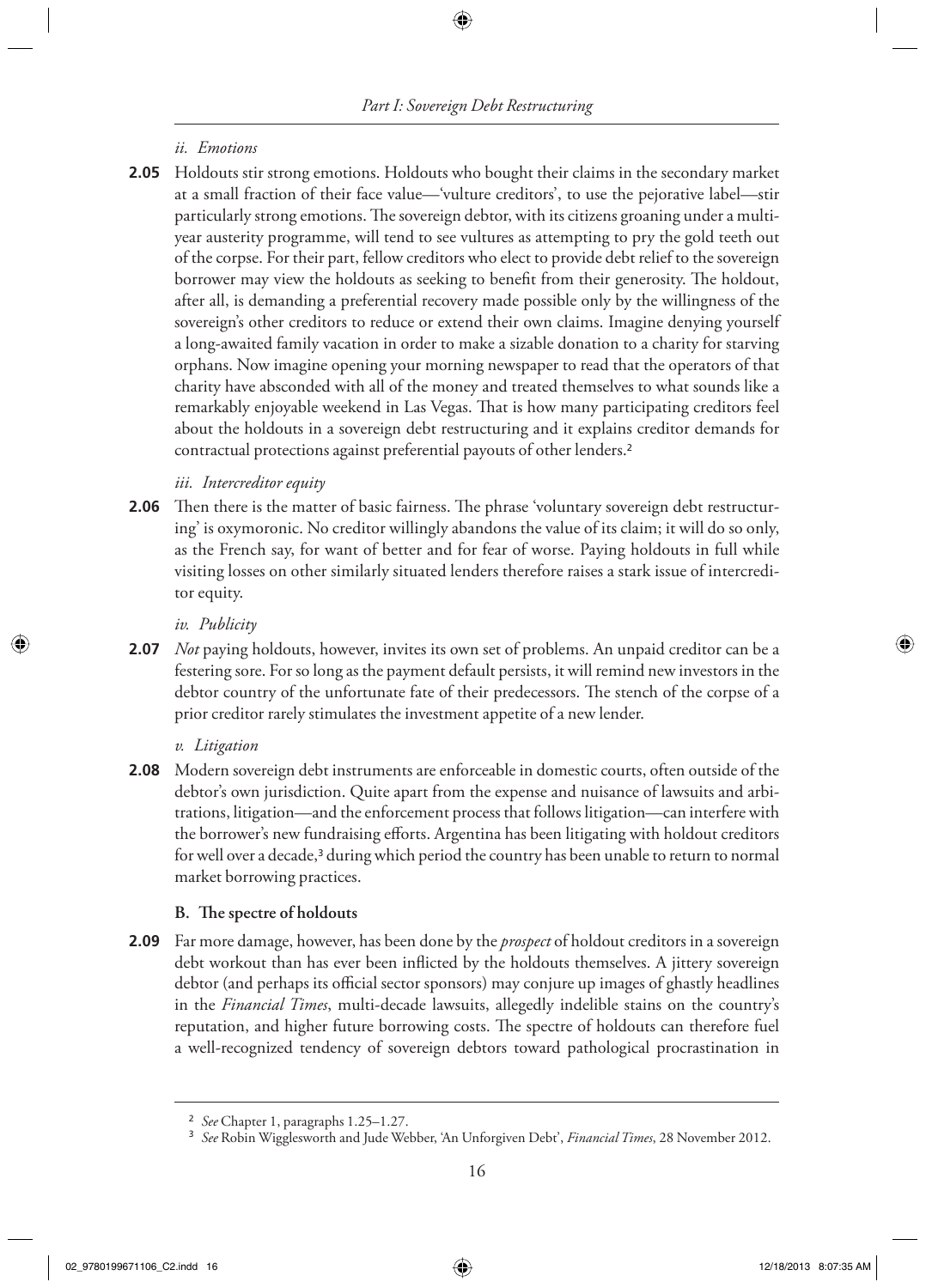implementing a needed sovereign debt restructuring.<sup>4</sup> These delays inevitably make things worse for both the sovereign and its creditors. In the frantic scramble to avoid an unavoidable debt management transaction, the sovereign may enter into new borrowings on ruinous terms, run its reserves down to a dangerous level, and stumble into a situation in which the only option left is the worst one—a chaotic payment default.

# **3. Techniques to Discourage Holdouts**

The following techniques have been tried over the last thirty years in an effort to discourage **2.10** holdouts in a sovereign debt restructuring.

## **A. Frighten them**

◈

 By far the most popular—one is almost tempted to say 'ubiquitous'—technique for discouraging holdouts is to threaten them with a prolonged payment default unless they join the restructuring. The strategy is simple enough: crush the holders' expectation of being paid on the instruments they now own as essential psychological preparation for an offer to exchange those instruments for new credits with a lower face amount, a reduced coupon, and/or a longer maturity date. Even if this threat is not made explicit in the offering documents for the restructuring, it will always be implicit. No debt restructuring will prosper if the borrower begins by assuring its lenders of full and timely payment should they decline to participate. **2.11**

Louis XIV embossed his cannon with the Latin legend, *Ultima ratio regis*—"The king's 2.12 last argument'. In a sovereign debt context, payment default is the king's last argument. Expressing that argument in the offering documents for a debt restructuring, however, has become something of an art form. In its 2005 exchange offer, for example, the Republic of Argentina adopted an 'abandon hope, all ye who do *not* enter here' tone. Under 'Risk Factors' in the offering document came the following minatory text:

## **Risks of Not Participating in the Offer**

Eligible Securities that are not tendered may remain in default indefinitely.

Eligible Securities not exchanged pursuant to the Offer will remain outstanding. Argentina has announced that it has no intention of resuming payments on any Eligible Securities that remain outstanding following the expiration of the Offer. Consequently, if you elect not to tender your Eligible Securities pursuant to the Offer there can be no assurance that you will receive any future payments in respect of your Eligible Securities. <sup>5</sup>

St Kitts and Nevis is even blunter in its debt restructuring of 2012:

**2.13**

◈

## **Risks of Not Participating in the Offer**

*Treatment of Eligible Claims not tendered*

The Eligible Claims that are not tendered may remain outstanding indefinitely. The Federation does not intend to resume payments on instruments that are not exchanged pursuant to the

<sup>4</sup> *See* Ugo Panizza, *Do We Need a Mechanism for Solving Sovereign Debt Crises? A Rule-Based Discussion* , Geneva Graduate Institute of International and Development Studies Working Paper No. 03/2013, Preliminary Draft (February 2013), available online at < http://repec.graduateinstitute.ch/pdfs/Working\_ papers/HEIDWP03-2013.pdf>. For a light-hearted treatment of the problem, see Lee C. Buchheit, 'An Open Letter to the Minister of Finance of Ruritania', *The Banker*, September 2011, 8.

<sup>5</sup> Republic of Argentina, *Prospectus Supplement* , 10 January 2005, S-29.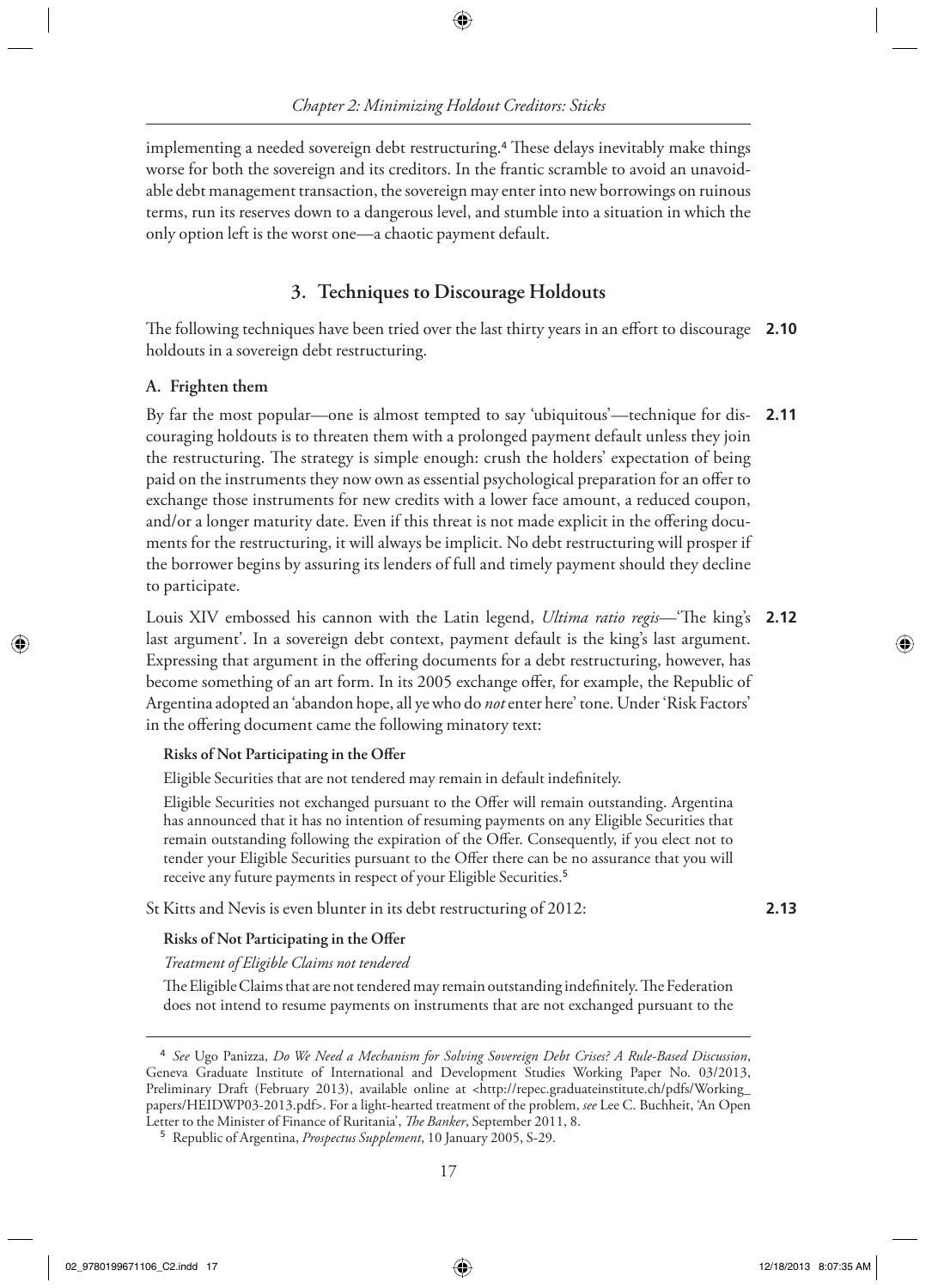⊕

Exchange Offer. Consequently, if a Holder elects not to tender its Eligible Claims, it is unlikely that it will receive any future payments in respect of such instruments. <sup>6</sup>

Belize, in 2006, opted for a milder approach, but the underlying message was the same: **2.14**

#### **Risks of Not Participating in the Offer**

#### *Treatment of Eligible Claims not tendered*

 Belize does not foresee that it will have the resources to pay any non-tendered Eligible Claims according to their existing terms. Moreover, Belize shall not pay any amount in respect of a non-tendered Eligible Claim if, at the time such payment is due, a payment default then exists under any New Bond.<sup>7</sup>

**2.15** The obvious risk of announcing in advance that any holdout creditors will be consigned to the outer darkness is that the sovereign may have to make good on that promise once the debt restructuring closes. Bereft of any hope that payments will resume voluntarily, the creditors are left with only their legal remedies, and while that option may not be pleasant for the creditors, it is equally distasteful for the debtor. The less adamant versions of the warning to prospective holdouts, such as the language used by Belize, are designed to give the sovereign some manoeuvring room should the holdout population turn out to be sufficiently small that it becomes cost-effective for the borrower to pay rather than to litigate.

#### **B. Deter them**

 All sovereign debt exchanges call for a relative, not an absolute, judgement on the part of the **2.16** creditors. What is on offer (a debt instrument conveying a measure of debt relief to the borrower) may not be pretty, but its real attractiveness can be judged only in comparison with what the creditor already is holding. Sovereigns sometimes attempt to influence this relative judgement by spiffing up the new instruments they are proffering in exchange,<sup>8</sup> but the same objective can also be achieved by making the old instruments uglier. Threatening a prolonged (for which, read 'eternal') payment default on those old instruments (the technique described in the last section) is one way in which to do this, but there are others.

#### *i. Exit consents*

- **2.17** Even in debt instruments that require the unanimous consent of the holders to effect a change to the payment terms of the instrument (the dates and amounts of payment), the other provisions of the instrument can usually be amended with only a majority, or sometimes two-thirds, vote of the holders. Starting with Ecuador's debt restructuring in 2000, sovereigns have taken advantage of this feature of their debt contracts to employ a technique known as an 'exit consent'. The tactical objective of an exit consent is to amend the instruments that will be left in the hands of holdout creditors after the restructuring closes in a manner that will make those instruments less valuable or more difficult to enforce. Confronted with the prospect of continuing to hold such a defaced instrument (the theory goes), the prospective holdout will reconsider the wisdom of holding out.
- **2.18** It works like this: the sovereign debtor embeds in its exchange offer a provision by which each participating creditor agrees to one or more amendments to the bonds that it is tendering

<sup>&</sup>lt;sup>6</sup> Federation of Saint Christopher (St Kitts) and Nevis, Offer to Exchange, Offering Memorandum, 27 February 2012, 44.

<sup>&</sup>lt;sup>7</sup> Belize, *Offer to Exchange*, Offering Memorandum, 18 December 2006, 14.

<sup>8</sup> *See* Chapter 1, titled 'Minimizing Holdout Creditors: Carrots'.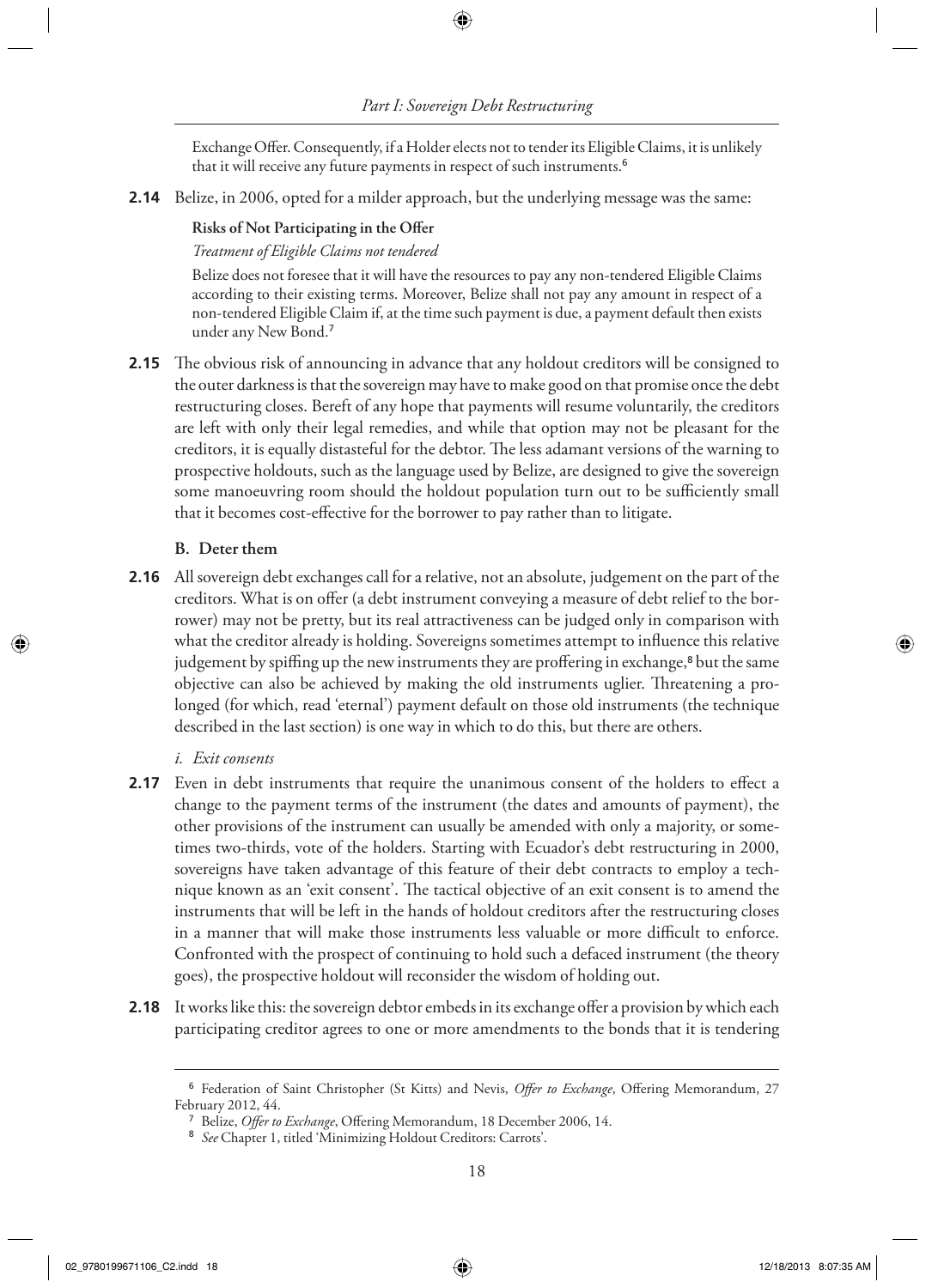# *Chapter 2: Minimizing Holdout Creditors: Sticks*

⊕

in the exchange. These amendments cannot affect *payment* terms if the instrument in question calls for unanimous creditor consent to changes to payment provisions, but they could, for example, change the governing law of the old bonds, strip out or amend the waiver of sovereign immunity, remove the acceleration remedy, delete events of default, and so forth matters that require approval by only a majority of holders. The intended effect of these amendments is to render these old bonds less valuable in the hands of holdouts, thus altering the balance of the relative judgement described at paragraph 2.16.

The theory of exit consents is that tendering bondholders will not care about defacing their **2.19** existing bonds; after all, by tendering in the exchange, they have already evidenced their intention to shed those old bonds (the 'exit' part of an exit consent). But between the time that they submit their tenders and the point at which their old bonds are accepted in the exchange and cancelled, the participating bondholders remain the legal owners of the old bonds and are entitled to give their consent to proposed amendments (the 'consent' part).

Why amend a debt instrument that one is about to jettison? The simple answer is that **2.20** participating lenders have a direct and legitimate interest in encouraging all of their fellow creditors to join the party. 9 Holdout creditors represent a litigation and attachment threat to the debtor's assets, the very assets from which participating creditors hope to be repaid in the future. Moreover, as the Argentine holdout litigation has now graphically demonstrated, holdouts may seek to gain leverage over the borrower by attempting to interfere with the borrower's payments to the lenders participating in the debt restructuring. 10 Suppressing and de-fanging holdouts should therefore be a matter of considerable importance to those lenders that have decided to accept the sovereign's exchange offer.

Ecuador was the first country to use exit consents in a sovereign bond exchange in 2000.<sup>11</sup> Since then, the technique has become a conventional part of the sovereign debtor's arsenal in debt restructurings that involve exchange offers. Interestingly, before the Argentine litigation demonstrated that holdouts represent a clear and present danger to their fellow creditors, some contract drafters actually felt it appropriate to narrow the scope for future exit consents by adding items such as changes to governing law or sovereign immunity to the list of amendments requiring the unanimous consent of holders. **2.21**

 One exit consent used by Uruguay in its 2003 restructuring addressed directly the problem **2.22** of holdout creditors attempting to interfere with a sovereign borrower's payments on the new bonds that it issues in a debt exchange. US law gives foreign state property in the United States a complete immunity from pre-judgment attachment unless the foreign state has expressly waived that immunity. In addition, absent an express or implied waiver, a creditor can attach such property after receiving a judgment only if it is the very property upon which the judgment creditor's claim is based. Uruguay had given such express waivers in each of the bonds covered by its 2003 debt restructuring. Uruguay therefore sought and received in its exchange offer an exit consent that revoked its prior express waiver of immunity to the extent—but *only* to the extent—that it applied to the payments under Uruguay's new bonds.

<sup>9</sup> *See* Lee C. Buchheit and G. Mitu Gulati, 'Exit Consents in Sovereign Bond Exchanges' (2000) 48 UCLA L Rev 59, 82–3.

<sup>10</sup> *See NML Capital Ltd v. Republic of Argentina* , 699 F. Supp. 246 (2d Cir. 2012).

<sup>11</sup> *See* Lee C. Buchheit, 'How Ecuador Beat the Brady Bond Trap' (2000) 19 Int'l Fin L Rev 17.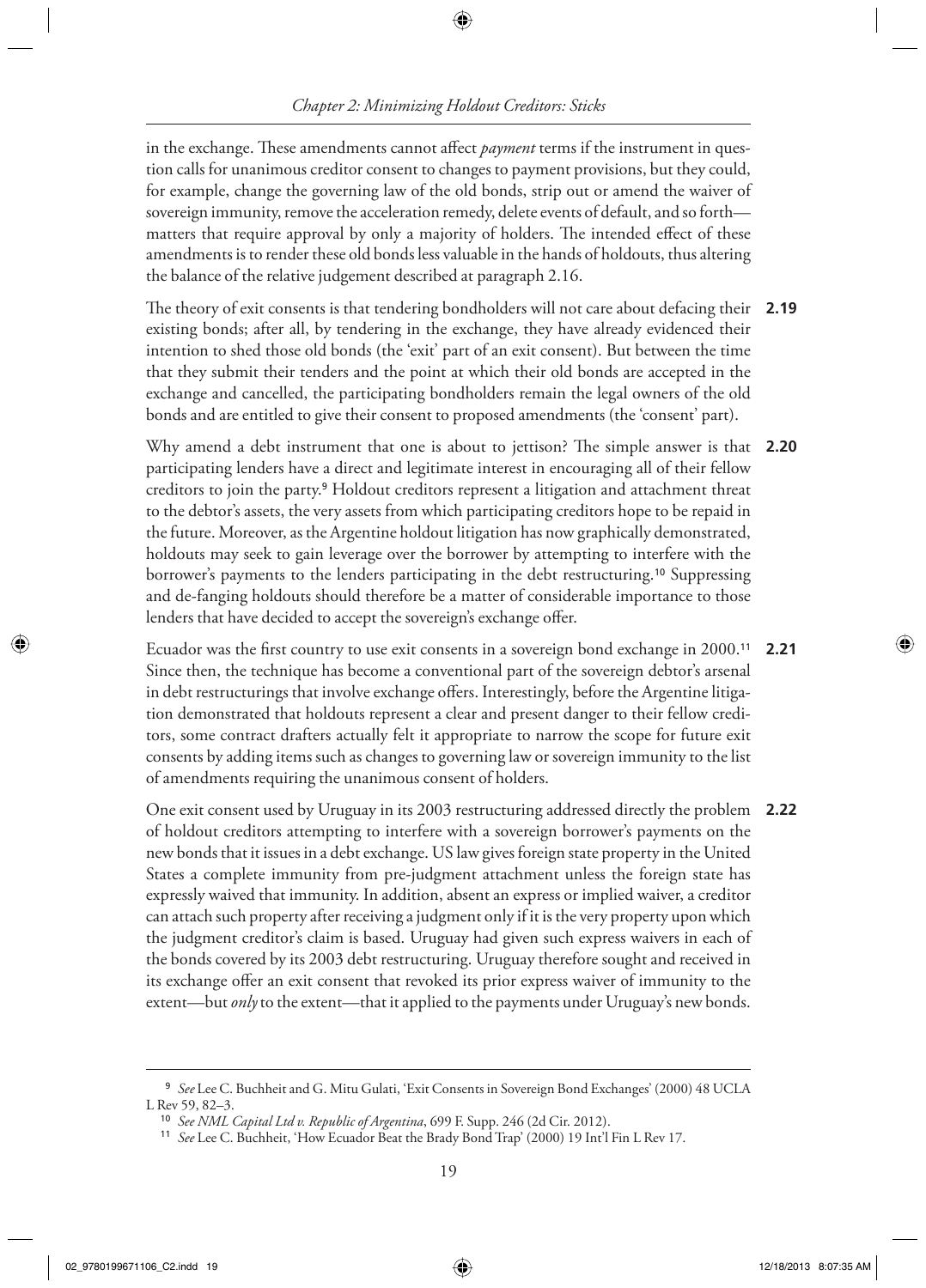The effect of this amendment was to re-immunize those payment streams (to the extent that they take place in the United States) from attachment by holdout creditors. <sup>12</sup>

### *ii. Immunize debtor assets*

- **2.23** The exit consent that re-immunized Uruguayan assets from attachment by holdout creditors in 2003 prefigured a much more sweeping action by the United Nations Security Council (UNSC) following the ousting of Saddam Hussein in that same year. By the time he was asked to leave office, Saddam had accumulated a debt stock, most of it in default, equal to about US\$140 billion. Iraq's economic recovery following the removal of the Saddam regime depended critically upon a satisfactory resolution of that gargantuan debt stock. UNSC Resolution 1483 (22 May 2003) was the instrument by which the international community sought to facilitate this debt restructuring.<sup>13</sup>
- Among other things, Resolution 1483 strongly encouraged both Iraq and its Saddam-era **2.24** creditors (official and private) to set about a comprehensive restructuring of those debts. Recognizing that holdouts in such a restructuring could significantly undermine its effectiveness, however, the Security Council immunized all petroleum assets of Iraq against 'any form of attachment, garnishment, or execution', and clothed the proceeds of Iraqi oil sales (as well as the bank account into which the proceeds of all such oil sales were to be directed) with privileges and immunities identical to those enjoyed by the United Nations itself.<sup>14</sup> The obvious and intended effect of immunizing Iraqi assets in this way was to deflate any expectation on the part of prospective holdout creditors that a better recovery might follow litigation and enforcement of a judgment. The UNSC-mandated immunities for Iraq remained in place through the middle of 2011 15 —long enough for Iraq to complete a successful restructuring of its Saddam-era debt stock that imposed an 89.75 per cent net present value loss on the affected creditors. Resolution 1483 was later described by the US Congressional Research Service as 'a stay on the enforcement' of debt claims. <sup>16</sup>
- **2.25** It has been proposed elsewhere<sup>17</sup> that the 2012 Treaty Establishing the European Stability Mechanism might be amended to immunize, within the eurozone, the assets of a debtor country receiving financial support from the European Stability Mechanism (ESM—the European bailout fund) against attachment by a creditor who was invited to participate in

<sup>12</sup> *See* Lee C. Buchheit and Jeremiah S. Pam, 'Uruguay's Innovations' (2004) 19 J Int'l Banking L & Reg 28.

<sup>13</sup> Available online at < http://www.un.org/ga/search/view\_doc.asp?symbol=S/RES/1483%282003%29 >. <sup>14</sup> UNSC Resolution 1483 (n. 13), para. 22.

<sup>15</sup> *See* UNSC Resolution 1956, available online at < http://www.un.org/ga/search/view\_doc.asp?symbol=S/ RES/1956%282010%29>.

<sup>16</sup> Congressional Research Service, *Iraq's Debt Relief: Procedure and Potential Implications for International Debt Relief* , 6 December 2006, at CRS-11. Note, too, at CRS-13:

The Iraq case thus illustrates that the United States and the international community are willing to shield a debtor from its creditors bankruptcy regime. This can be accomplished multilaterally through U.N. Security Council Resolutions or bilaterally, on a case-by-case basis, through executive orders. Since these measures were not taken in other recent financial crisis-afflicted countries, such as Argentina or Brazil, it appears that policymakers are only willing to use such measures selectively, and for countries that exhibit a perceived threat to U.S. and international security. This understanding is made more explicit by implementing the stay through the United Nations, a political institution seen principally as focused on international security, rather than the International Monetary Fund, which is primarily a financial institution.

<sup>&</sup>lt;sup>17</sup> See Lee C. Buchheit, Mitu Gulati, and Ignacio Tirado, 'The Problem of Holdout Creditors in Eurozone Sovereign Debt Restructurings' [2013] 4 JIBFL 191.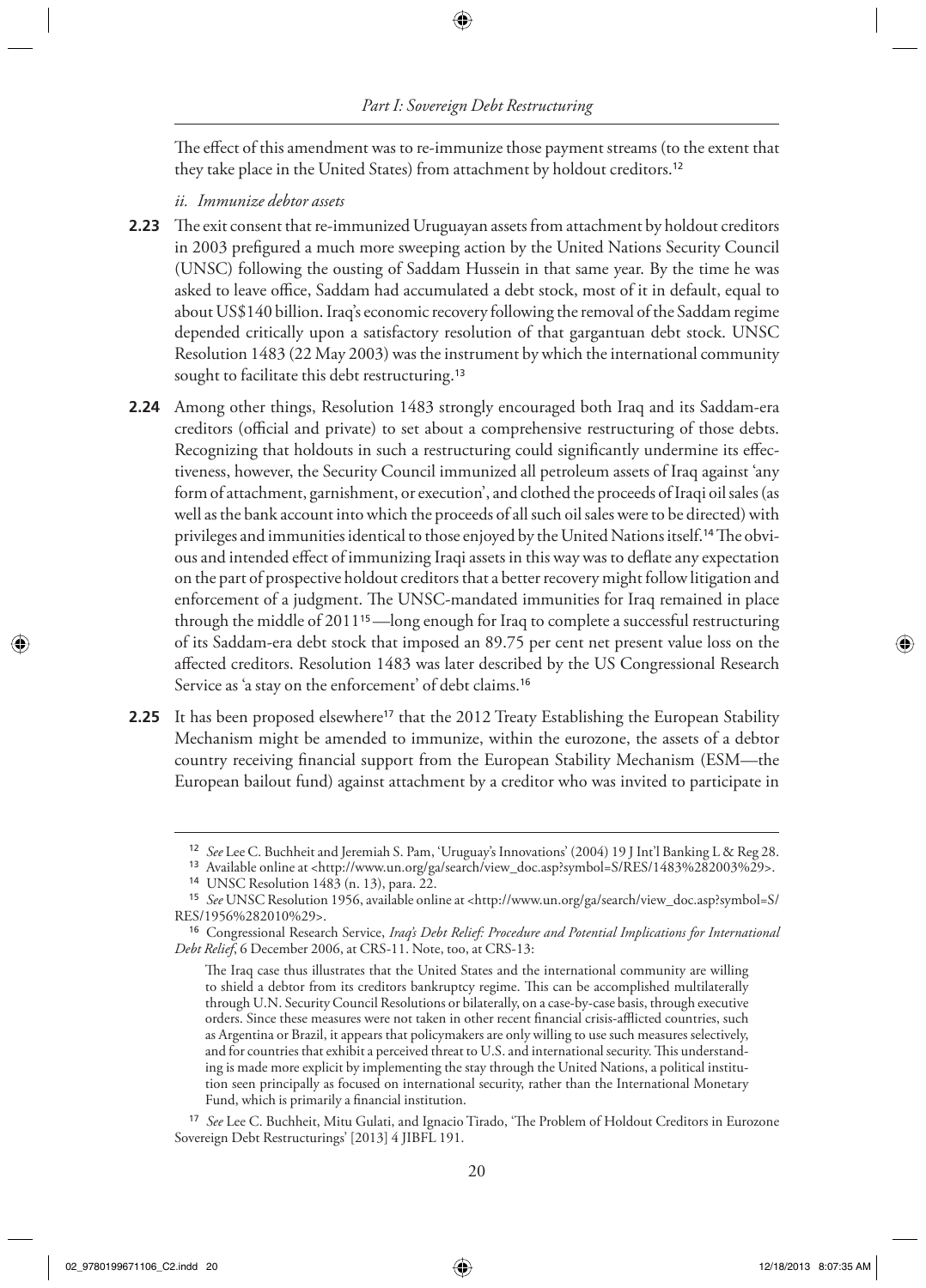an ESM-approved debt restructuring, but declined to do so. The objective of such a measure would be similar to UNSC Resolution 1483 for Iraq: to encourage creditor participation in debt restructurings by dimming the outlook for a successful alternative litigation strategy.

## **C. Bind them**

Concerns about the disruptive effect of holdout creditors contributed to the movement to **2.26** find a method for binding dissenting minorities in sovereign debt workouts. Three ideas were put forward at roughly the same time (2001–03): a formal sovereign debt restructuring mechanism (SDRM), modelled on Chapter 11 of the US Bankruptcy Code; wider use of collective action clauses (CACs) in sovereign bonds; and, for certain types of debt restructuring, use of the US federal class action mechanism to bind all holders to a debt settlement acceptable to a supermajority of creditors. To date, only one idea—CACs—has prospered.

## *i. Sovereign debt restructuring mechanism (SDRM)*

The absence of a formal bankruptcy mechanism for sovereigns has long attracted academic  $\,$  **2.27** comment. 18 In late 2001, one month before Argentina's default on approximately US\$100 billion of bond indebtedness, the deputy managing director of the International Monetary Fund (IMF), Anne Krueger, made a specific proposal to fill that gap.<sup>19</sup> The SDRM, as Krueger proposed it, was intended to replicate the main features of a Chapter 11 corporate bankruptcy reorganization: an automatic stay on creditor enforcement actions; supermajority creditor control of the process; and a quasijudicial oversight body.<sup>20</sup>

 After considerable work on the design of the SDRM, the idea was eventually dropped in the **2.28** face of political opposition from certain large shareholders of the IMF—particularly the United States.<sup>21</sup> The eurozone debt crisis, coupled with some recent judicial successes by holdouts in the Argentine restructuring, has prompted a renewed interest in an SDRM-like solution.

## *ii. Collective action clauses (CACs)*

The SDRM found itself in an unexpected foot race in 2002; its competitor, strongly backed **2.29** by the US Treasury, was a proposal to expand the use of CACs in sovereign bonds as a means of facilitating a restructuring of those instruments should that become necessary. The CAC is a contractual provision in multi-creditor debt instruments that permits a specified supermajority of holders to agree to a modification of the instrument—even a modification affecting payment terms—with the consequence that this decision will bind any dissenting minority holders.

 From its inception (in England in 1879), the CAC approach has had only one purpose: to eliminate the problem of holdout creditors in a bond restructuring. The author of that first CAC described its objective as follows: **2.30**

The object of conferring this power on the majority is to protect it against unreasonable conduct on the part of the minority, and to prevent a deadlock happening when unanimity cannot

◈

<sup>18</sup> Kenneth Rogoff and Jeromin Zettelmeyer, *Bankruptcy Procedures for Sovereigns: A History of Ideas, 1976–2001* , IMF Working Paper No. 02/133 (August 2002), available online at < http://www.imf.org/ external/pubs/ft/wp/2002/wp02133.pdf>.

<sup>19</sup> Anne Krueger, 'International Financial Architecture for 2002: New Approach to Sovereign Debt Restructuring', Speech at the National Economists' Club Annual Members' Dinner, 26 November 2001, available online at <http://www.imf.org/external/np/speeches/2001/112601.htm>.

<sup>20</sup> *See* Sean Hagan, 'Designing a Legal Framework to Restructure Sovereign Debt' (2005) 36 Georgetown J Int'l Law 299, 341–4.

<sup>21</sup> Hagan (n. 20), 390–4.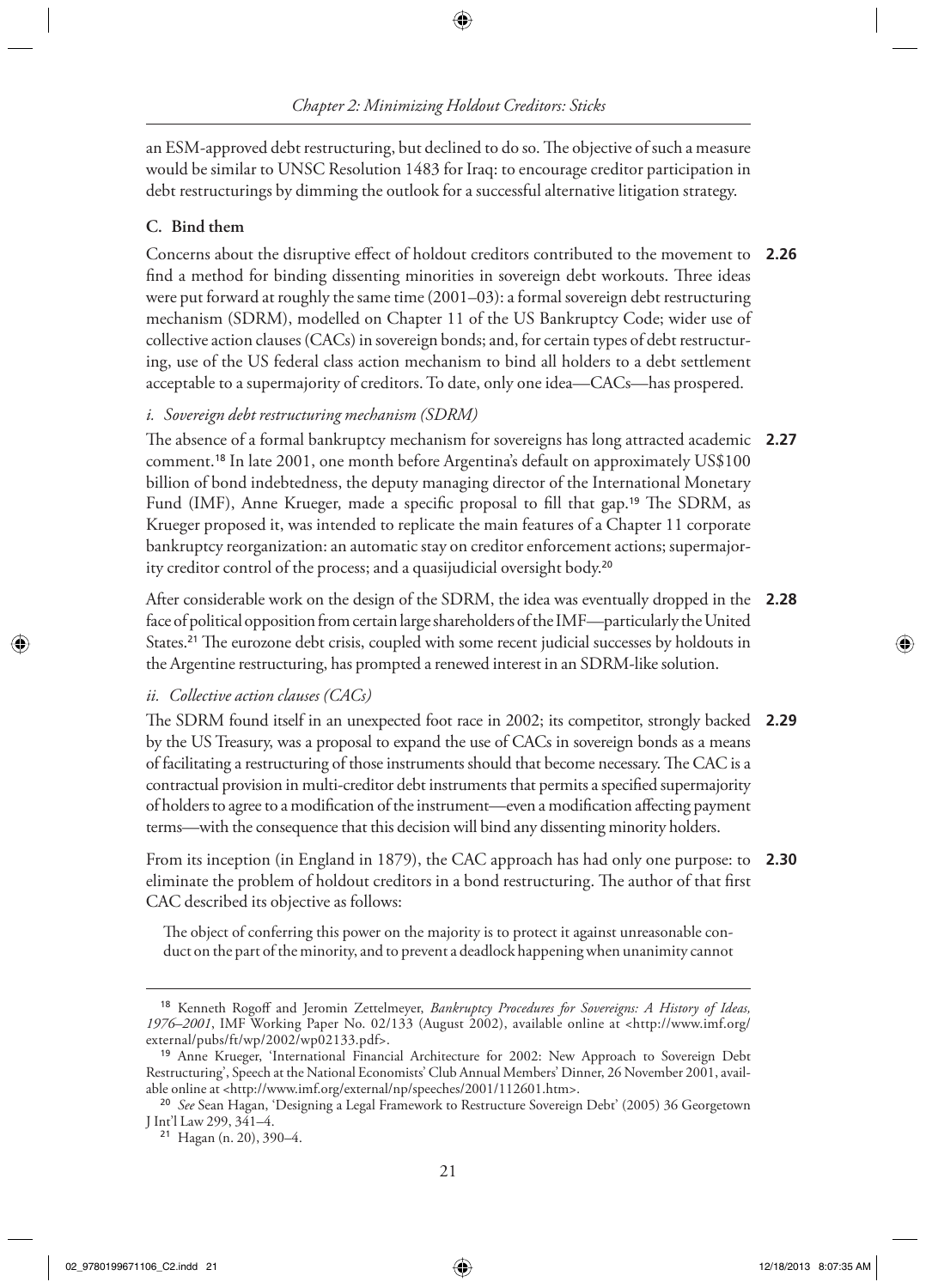be obtained. Unless the majority is thus enabled, in special circumstances, to determine what is to be done on behalf of the whole body, the minority is placed in a position to dictate to the majority, and the whole of the majority, however large, may be placed in peril by the stupidity, fraud or greed of an insignificant minority, or by the delay which would result if it were necessary to obtain the consent of every debenture or stock holder.<sup>22</sup>

- Although commonplace in both corporate and sovereign bonds governed by English law **2.31** since the late nineteenth century, CACs had made only limited inroads into US law-governed bonds in the early twentieth century.<sup>23</sup> There was, however, no public policy objection to the use of CACs in sovereign bonds issued in the United States and a G-10 working group recommended in 2002 that these provisions become a standard feature in the sovereign bonds of emerging market issuers. <sup>24</sup>
- Collective action clauses began to appear in New York law-governed sovereign bonds start-**2.32** ing in early 2003. Ten years later, they have become a nearly invariable feature of sovereign bond documentation. At the time of writing, however, only one country has used a CAC in its New York law-governed bonds to restructure those instruments: Belize did so in its debt restructuring of 2007,<sup>25</sup> and again in its restructuring of 2013.<sup>26</sup>

### *iii. Class action mechanisms*

- A third idea for addressing the problem of holdout creditors in a sovereign debt restructuring **2.33** was floated in 2002.<sup>27</sup> It suggested that the class action mechanism contained in the US Federal Rules of Civil Procedure (FRCP) might provide a procedural framework for ensuring that a sovereign debt restructuring (at least one covering bonds governed by the law of a US jurisdiction) acceptable to the broad majority of holders could become binding on all similarly situated creditors. The device would involve a mandatory class action under FRCP  $23(b)(1)(B)$ .
- Under that Rule, a mandatory class action is suitable where: **2.34**

 . . . adjudications with respect to individual members of the class . . . would as a practical matter be dispositive of the interests of the other members not parties to the adjudications or substantially impair or impede their ability to protect their interests . . . <sup>28</sup>

 In a sovereign debt context, the theory is that the sovereign has only a limited amount of resources that it can devote to future debt service. Allowing the more aggressive or litigious creditors to deplete that limited fund of assets would result only in the vast majority of similarly situated creditors having to settle for the dregs. The FRCP mandatory class action mechanism is the only existing procedural device in the United States by which the majority of creditors can ensure a rateable allocation of the sovereign's debt servicing capacity in the future.

<sup>26</sup> See Government of Belize, 'Belize Debt Exchange Offer Successful', Press release, 8 March 2013, avail-

<sup>22</sup> Francis Beaufort Palmer, *Company Precedents* , 6th edn (1895), 651.

<sup>&</sup>lt;sup>23</sup> The reasons for the limited use of CACs in the United States during this period are of only historical interest. *See* Lee C. Buchheit and G. Mitu Gulati, 'Sovereign Bonds and the Collective Will' (2002) 51 Emory LJ 1317, 1326.

<sup>24</sup> *See* Group of Ten (G-10), *Report of the G-10 Working Group on Contractual Clauses* (26 September 2002), available online at < http://www.bis.org/publ/gten08.htm >.

<sup>25</sup> *See* Lee C. Buchheit and Elizabeth Karpinski, 'Belize's Innovations' (2007) 22 JIBFL 278.

able online at < https://www.centralbank.org.bz/docs/rsh-1.7-information-for-creditors/press-release ---belize-debt-exchange-offer-successful-march-08-2013.pdf?sfvrsn=2>.

<sup>27</sup> *See* Buchheit and Gulati (n. 23), 1352–7.

<sup>28</sup> Quoted in Buchheit and Gulati (n. 23), 1353.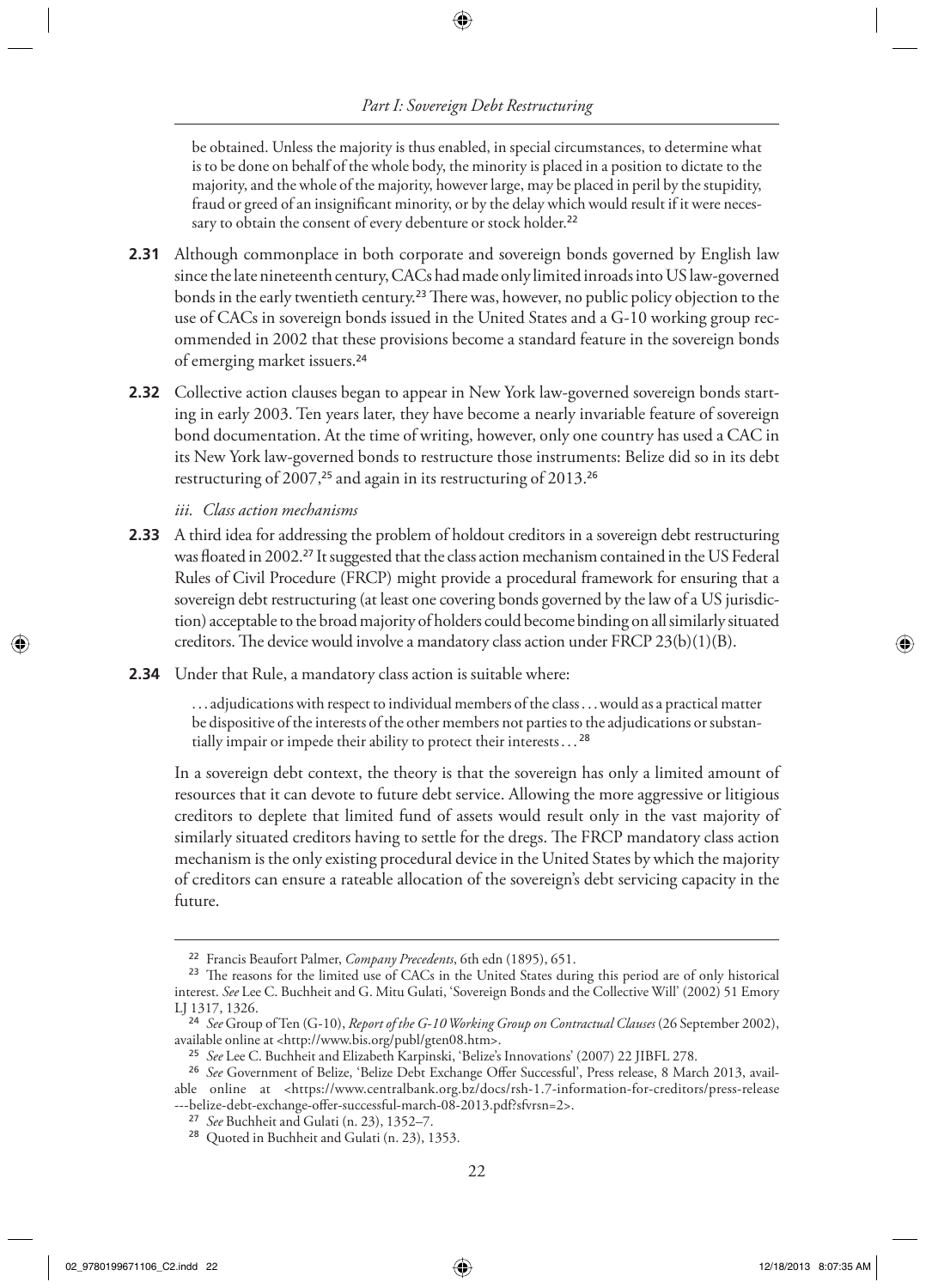## **4. Conclusion**

 In the end, the question comes down to this: are the problems posed by holdout creditors in **2.35** a sovereign debt restructuring sufficiently serious to warrant remedies such as a full-blown SDRM-type mechanism, or even a more limited measure, such as expanding the category of state assets that will be immunized from attachment by litigious holdouts? Some recent analyses suggest that holdouts are not the lethal threat to sovereign debt restructurings that the newspaper headlines might lead one to believe. 29 In truth, given the aggregate size of the sovereign debts that have been restructured over the last thirty years, the number of successful holdout legal actions has been surprisingly small.

 Th at said, holdout behaviour is infectious. Th e limited nature of the holdout problem to date **2.36** may be explained by the fact that most holdouts have not been able to realize preferential recoveries in comparison with their colleagues who joined sovereign debt restructurings. But this could change very quickly if holdouts were to begin to prosper. Greece, for example, elected to pay the limited number of holdouts from its 2012 debt restructuring (approximately 3 per cent of the total eligible debt stock) in full. A well-publicized litigation success of a creditor that spurned a sovereign's debt restructuring will also spark copycat behaviour in the next debt workout for the next country.

History tells us that creditor majorities will eventually find ways in which to protect themselves against exploitative minorities, just as minorities eventually safeguard themselves against oppressive or abusive behaviour by creditor majorities. In the late nineteenth century, the solution devised to the holdout creditor problem in corporate bonds was the collective action clause—precisely the same solution that has been resurrected in the early twenty-first century for sovereign bonds. A fundamental principle of all corporate insolvency regimes is the rateable treatment of similarly situated creditors. That is the principle that would have guided—and may still guide—an SDRM-type solution for sovereign workouts. Creditor majorities are suspicious of uncooperative minorities; the sentiment is usually requited by the minorities. But both are suspicious of debtors who may perceive, in the internecine feuds of its creditor group, an opportunity to secure unjustifiable concessions. **2.37**

◈

<sup>&</sup>lt;sup>29</sup> See Moody's Investors Service, 'The Role of Holdout Creditors and CACs in Sovereign Debt Restructurings', 19 March 2013, available to subscribers online at < http://www.moodys.com/research/ Sovereign-Defaults-Series-The-Role-of-Holdout-Creditors-and-CACs--PBC\_150162> ('Concerns about free rider problems have proven exaggerated as well').